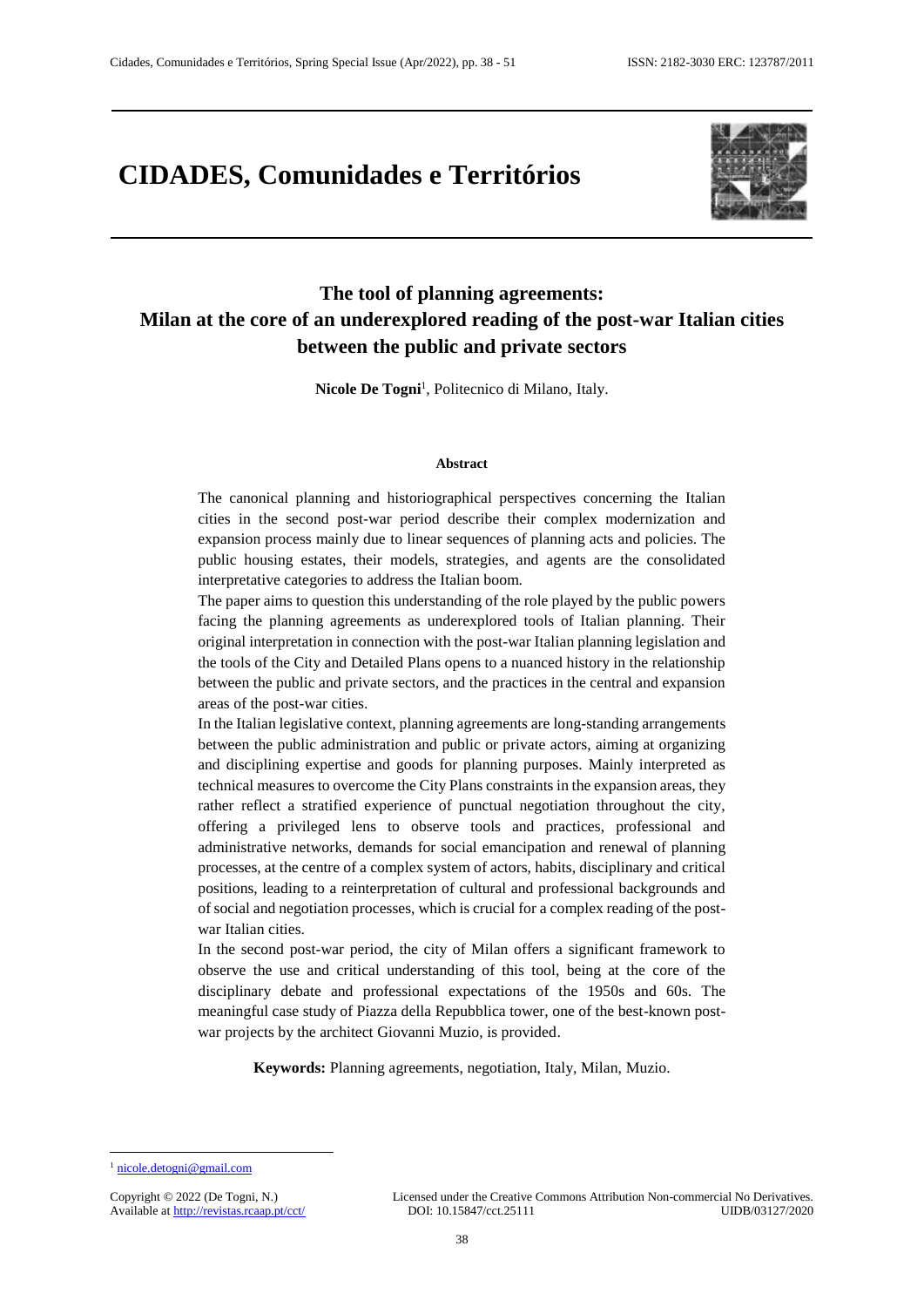# **Questioning the canonical perspectives on the post-war Italian cities**

The canonical planning and historiographical perspectives concerning the Italian cities in the second post-war period describe their complex and layered process of modernization, growth, and expansion mainly as the result of linear series of planning acts and policies. Consolidated interpretative accounts include a city planning reading through the sequence of City Plans (Oliva, 2022; Morandi, 2007), as well as an urban history centred on the notion of the public city (Infussi, 2011); the public housing estates – and the leading national programmes they have been generated by – are the main objects of the historiography (Di Biagi, 2001; Irace, 2008), together with iconic private interventions linked with experimental solutions and outstanding clients which are widely described but not as extensively diffused.

The article aims at questioning this understanding of the role played by the public powers, discussing their relationship with the private actors in the articulation of the urban landscape. The reading of the administrative documents of planning agreements through the methodological lens of micro-history calls for a reconsideration of the prominent role of state and municipal entities and of the central planning legislation (Revel, 1989). It opens to an interpretation of the architectural and planning history of post-war Italian cities that is neither linear nor merely technical; it unveils a nuanced relationship between public and private sectors, originating a variety and stratification of urban objects, resulting from a plurality of policies and cultural, disciplinary, administrative, and professional positions that produced a significant part of the post-war built stock, overlooked mainly as a product of low-quality and quantitatively oriented private estate processes in the peripheries (Caramellino & De Togni, 2022).

# **Planning agreements: a profile of the tool**

In the Italian legislative context, planning agreements are long-standing arrangements between the public administration and public or private actors, aiming at organizing and disciplining expertise and goods for planning purposes, through which the involved operators define the mutual obligations.

Used since the end of the nineteenth century, these agreements remained confusing tools until the amendments introduced in 1967 by the integration (Law n.765/1967) to the national Planning Law of 1942, which formally legitimised their existence for the first time.

Their use until then had been discussed mainly from the point of view of jurisprudence and administrative law: several bibliographical sources (D'Elia, 1968; Mazzarelli, 1975, 1976, 1979; Marocco & Picco, 1978; Centofanti, Centofanti, & Favagrossa, 2012) testify to the clear pre-eminence of an analytical and critical approach giving rise to a debate centred on the definition of the authoritative or consensual nature and the implementation possibilities of the instrument rather than on its role in the construction of the city, intending to trace its profile and application boundaries in the absence of a precise definition from the legislative point of view.

The legislative and planning discussion on the subject has always seen the defence of private initiative and the protection of public interests in confrontation, centring on the issue of the legitimacy of recurring to private legal acts for purposes of public relevance. In fact, agreements were often contracts based on the civil law principle of the exchange of services, in some cases leading to direct gains for the private parties even though they were based on the public importance of the operations: until the end of the  $19<sup>th</sup>$  century – when there was not a clear separation between public and private law sectors in the administrative activities yet – no problems of legitimacy emerged; in the first fifteen years of the  $20<sup>th</sup>$  century, in the context of a policy of greater control over speculation, the regulatory and programmatic aspects were accentuated, and the explicit reference to the relationship with the City Plan became widespread; between 1915 and the 1930s, in a phase of rapid and disorderly urbanization and of a strong need for private intervention by the public sector, the direct link between conventions and regulatory plans,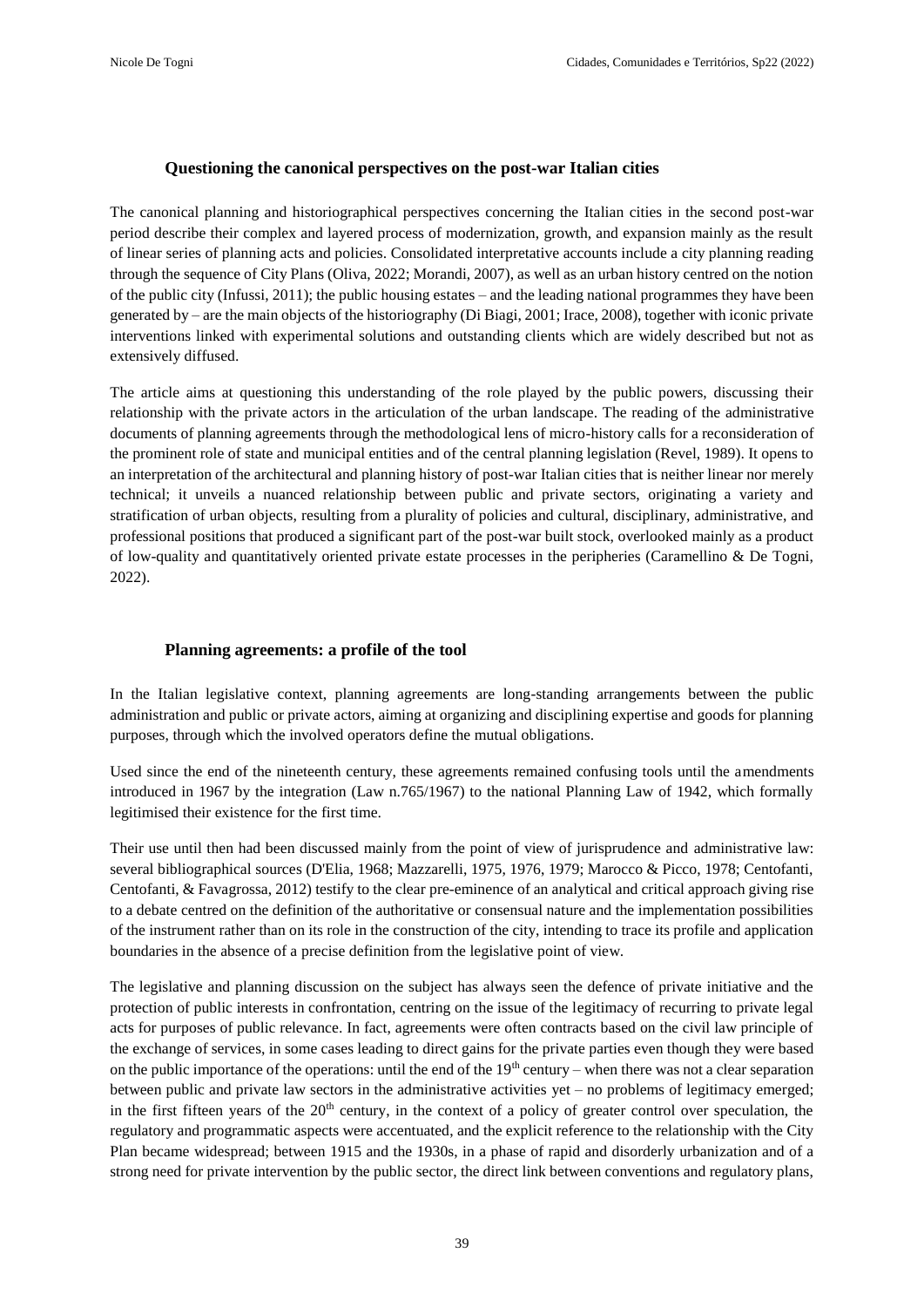which in the meantime had increased their programmatic content, often disappeared (Mazzarelli, 1975, 1976, 1979; Erba, 1978).

With the Planning Law 1150/1942 – the first effective national regulation of the sector – the role of private parties in the implementation of planning tools was finally regulated. Still, it was only with the amendments introduced by the Law 765/1967 that we began to speak explicitly of planning agreements including them in the public discipline of building and planning activities: they are framed as the required tool for municipalities to issue building authorizations in the absence of a Detailed Plan, for allotment and building proposals in conformity with the provisions of the City Plan. With the legislative reforms that followed from the 1960s onwards, the doctrine and jurisprudence of agreements became more easily framed among the urban planning instruments, with allotment and public housing agreements.

In the 1950s and 1960s, during the period of reconstruction, at first, followed by further building and economic boom, the widespread recourse to agreements in place of the Detailed Plans – which were the regular tools foreseen by the General City Plan to define its implementation details, area by area – had particularly significant effects, albeit with different outcomes, on the development and expansion of Italian cities. Agreements broke in the urban planning debate, being increasingly interpreted as a tool of speculation and alteration of planning policies by private actors (Boatti, 1986; Canevari, 1986; Campos Venuti, 1986a, 1986b; Campos Venuti & Oliva, 1993) to overcome the complexity of the procedures and the limits foreseen in the post-war City Plans. The relationship between agreements and City Plans was questioned, in the framework of a functional approach to the spatial disciplines based on the faith in a linear and continuous growth of the city, particularly concerning the construction of the expansion areas.

More recent research initiatives, deepening the historiographical analysis and addressing a significant number of planning agreements' documents (De Togni, 2015) while considering the impact of negotiation processes on the built city (Zanfi, 2013), investigate instead how planning agreements reflect a stratified experience of punctual negotiation, offering a privileged lens to observe tools and practices, professional and administrative networks, demands for social emancipation and renewal of planning processes, at the centre of a complex system of actors, habits, disciplinary and critical positions. They often facilitated the implementation of the City Plans through direct and friendly execution, defining building density constraints, distances, green areas, welfare infrastructures, and services before the introduction of standards. From the perspective of micro-history, they question the more immediate and intuitive notions linked to a linear reading of the planning process, which are not necessarily appropriate to describe the complexity of the urban landscape structuring.

Precisely because they have long been instruments that were not clearly framed by legislation, they offer an interesting insight into the economic and political power relations between the public and the private sector and the interweaving of entrepreneurial strategies, design cultures, and regulation, administrative and bureaucratic organization. They can lead to a reinterpretation of cultural and professional backgrounds and social and negotiation processes, which is crucial for a complex reading of the post-war Italian cities.

#### **Milan: the economic capital of Italy at the core of the post-war debate on planning**

#### **agreements**

The post-World War II period in Italy was characterized by an intense debate on the objectives, limits, and tools of architecture and planning, which shaped the reconstruction and expansion of cities and influenced their representation and perception. The building sector and the land market became crucial in the national development (Bianchetti, 1993; Piccinato, 2010), confronted with unprecedented quantities and rhythms, and at the same time intercepting the aspirations of the professionals in the sector for a quality reconstruction and a renewal of the discipline in a modern sense (Rogers, 1946; Mioni, Negri & Zaninelli, 1994; Zucconi, 1998).

Milan was in that period the fastest growing real estate market in Italy, thanks to a strong demand linked to internal migration towards the country's economic capital. In particular, a middle class of office workers and professionals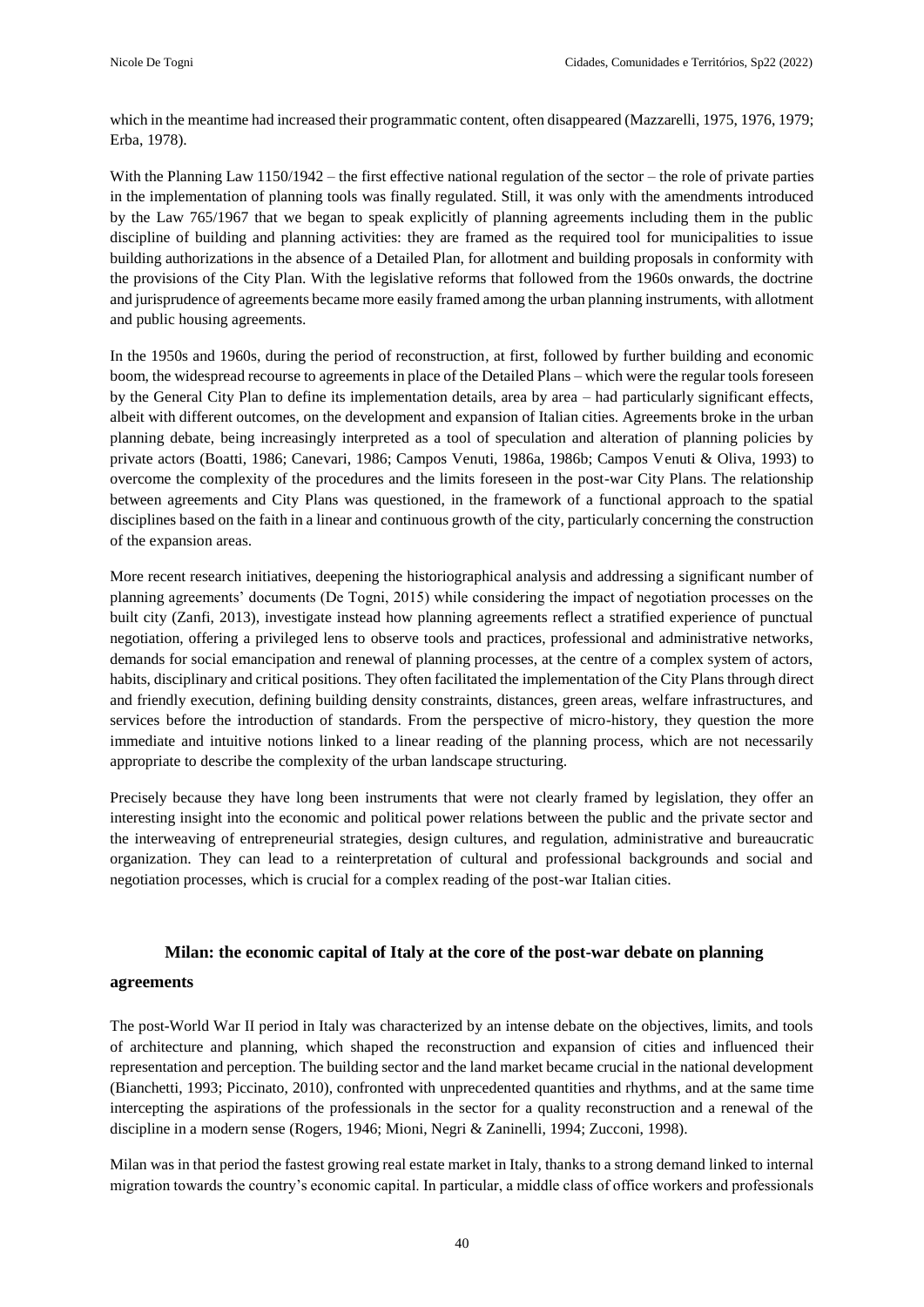$\overline{\phantom{a}}$ 

emerged, attracted by the strengthening of the commercial, financial, and management pole, calling for renewed forms and typologies to respond to a precise demand for quality and services, which codified a series of housing models that would influence the following decades (Petrillo, 1992; Irace, 1996; Lanzani, 1996; Foot, 2001; Zanfi, 2013).

From the end of the War, Milan also embodied the great expectations associated with the first implementation in a large city of the new 1942 Planning Law, which defined the instrument of the General City Plan and made it compulsory throughout the country. The Milanese General City Plan of 1953 was the main occasion for the discussion of the new planning tools (Barbiano di Belgiojoso, 1955; Bottoni, 1955, 1956; Edallo, 1955, 1956; Albini et al, 1956; Astengo, 1956; Piccinato, 1956). Over two decades, the broad historical-critical debate on its genesis and consequences constituted the origin of a historiographic position that over time has reduced the significance and relevance of planning agreements to a simple instrument of speculation and disruption of planning policies, in "an entirely private plan conceived according to the needs of the real estate regime" (Boatti, 1986, p. 43), giving rise to and consolidating a vision of the city as an exemplary case of the failure of modern planning ideals and the triumph of speculation (Tintori, 1958; Vercelloni, 1961; Portoghesi & Vercelloni, 1969; Vercelloni, 1969; Graziosi & Viganò, 1970; Patetta, 1973; Tortoreto, 1977; Zucconi, 1993) without adequately verifying the actual conditions of application in the period under study and the real consequences. By relating the main findings in the literature with the disciplinary and regulatory context in which they were produced, the influence of the post-war features of agreements emerges on evaluations that are then extended to other periods and regulatory contexts: we can, for example, see how the critical position linked to the preliminary agreements introduced by the Law 765/1967 and its widespread use as a means of negotiation in the private implementation of the following decade influenced the consideration of the instrument as a whole (De Togni, 2017).

For these reasons of political and disciplinary relevance, Milan has thus become the main case study for the planning literature focusing on the use of planning agreements in the development of post-war Italian cities (Balducci, 1984; Oliva, 2002; Gaeta, 2007; Zanfi, 2013). The main contributions interweave the theme with broader issues relating to the limits and potential of the urban planning discipline and the criticality of the professional world, and mainly deal with the topic in relation to the expansion of the city, inside and outside the municipal boundaries. A reading of the agreements insisting on the historic central area of Milan (De Togni, 2014) question a disciplinary focus that has so far given relevance to agreements mainly as instruments for the construction of the peripheral city, suggesting at the same time a use of the source as a key to reading architectural and urban projects that can be extended to the "ordinary landscape" (Caramellino & Sotgia, 2014; Caramellino & De Pieri, 2015) of Italian cities. Observing the city through this source allows for close observation of the forms of construction of the urban landscape, particularly concerning the intertwining of entrepreneurial strategies, design cultures, the residential desires and imaginaries of emerging social classes, and administrative and bureaucratic regulation and organization.

# **Four years of negotiation: the micro-history of Piazza della Repubblica tower**

This paragraph reconstructs the negotiation concerning the construction of the Piazza della Repubblica tower<sup>2</sup> in Milan, a mixed residential and office building for the upper-middle class in the centre of the city and one of the best-known post-war projects by the architect Giovanni Muzio.

This micro-analytical reading aims to highlight possible links between planning agreements as sources, the processes they describe and neglected horizons in the political and institutional history of planning, applying some methodologies typical of micro-history (Lombardini, Raggio & Torre, 1986).

The case study area is the object of a Detailed Plan, implementing the general City Plan of 1953. The project envisaged a symmetrical arrangement of the headers of Via Turati on Piazza della Repubblica, through the

<sup>2</sup> The documentation on this case can be found in Comune di Milano, Archivio del Servizio Gestione Pianificazione Generale e Organizzazione Dati Urbani, folder number 14391.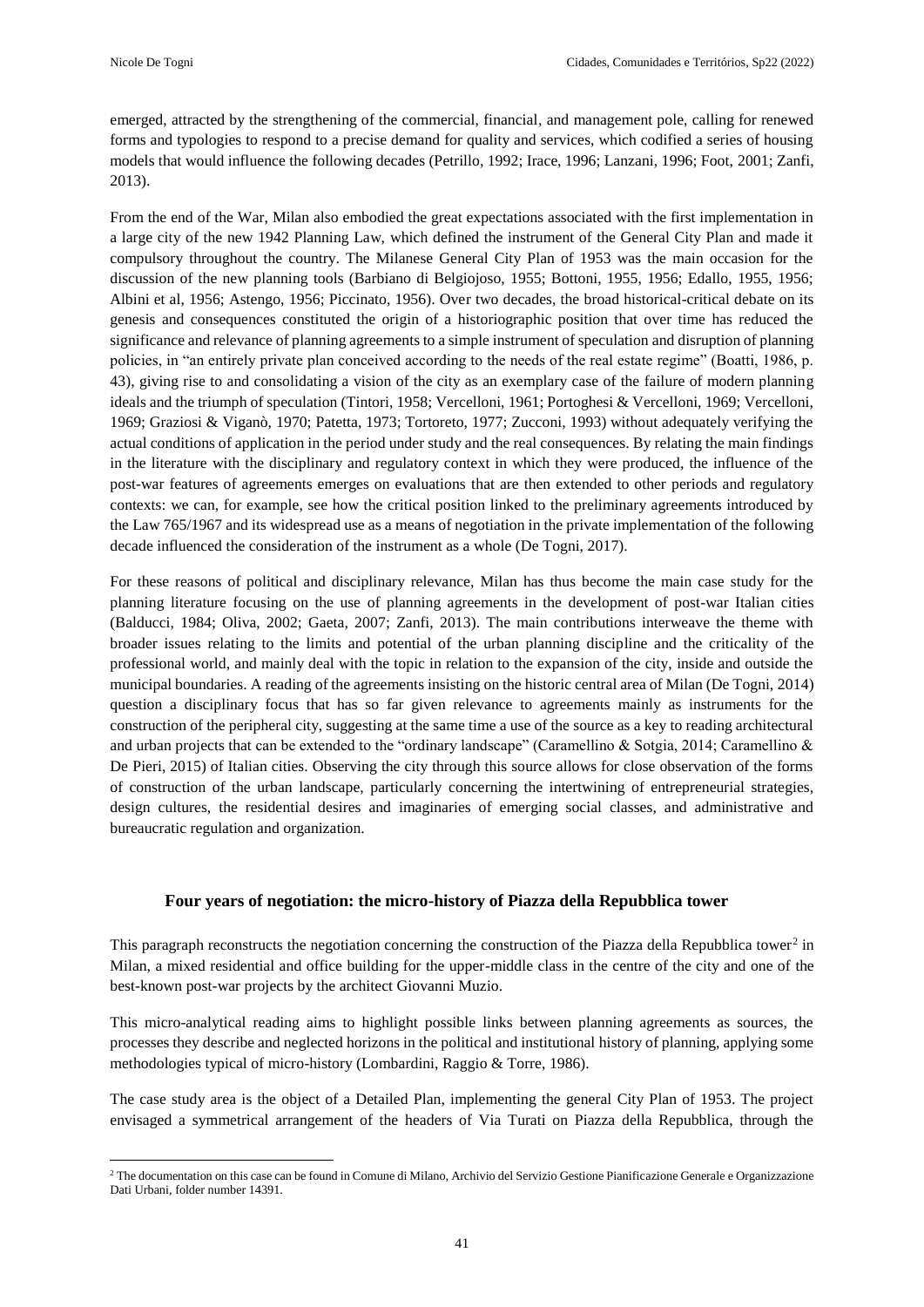construction of two similar tower blocks, consistent with a preliminary idea of Giovanni Muzio, who in 1924 had already proposed a solution with two identical symmetrical towers for the opening of the street towards the square (Figure 1).



**Figure 1. Giovanni Muzio, Studio per i due grattacieli di piazzale Fiume, 1924** 

Source: Irace, 1994, p. 184.

The first detailed project by Studio Muzio and the developer Reale Compagnia Italiana S.p.a. was presented in 1963. It became the subject of lengthy negotiations with the public administration that continued until 1967. The project did not respect the symmetry with the west header (the skyscraper built by Società Albergo Parco in Via Turati 29, already completed), nor the general layout indications despite its adaptability, nor the maximum height set at 60.80 metres.

While the change in plan and volume is not considered substantial, an assessment of the volumetric balance established for the two ends is necessary – exceeding the maximum height being difficult to accept. The proposal then further derogates from the Detailed Plan provisions by reducing the length of the internal body and forming a simple body along the whole southwest boundary. Still, these variations are considered secondary to the problem of excess volume, highlighting the fact that typological issues were not at the centre of the normative interests of the administration.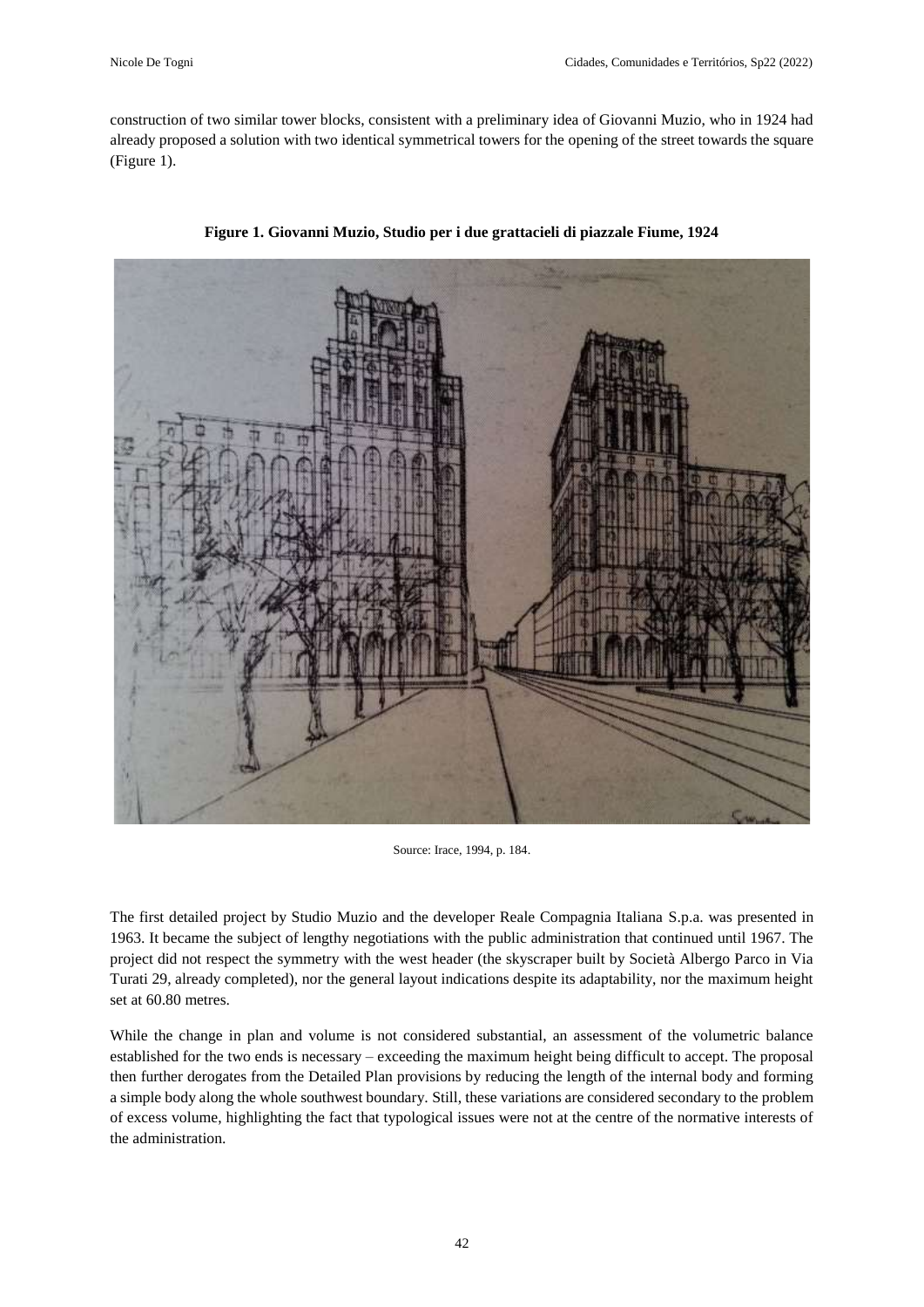When the company was asked to revise the project, new drawings were shortly presented (Figure 2), adapting to the envisaged volumes, thus overcoming the exceptions raised by the Town Planning Office. The revision proposed a complex consisting of a nineteen-story tower building resting on a slab and a five-story body completing the front towards Via Turati (Figure 3). The hexagonal plan envisaged by the Detailed Plan, as carried out for the building at the west end (Figure 4), is modified in a stepped layout tapering towards the north and south fronts. In correspondence with these two façades, a gradual overhang reaches its maximum projection on the tenth floor, corresponding to the flat levels. The tower is defined at the top by a roof that encloses the technical volumes and reaches a maximum height of 75 metres, demonstrating that the real problem in the original project was exceeding the volume and not the maximum height or the changes to the symmetrical layout.



**Figure 2. Tavola 1: "Torre Turati – Calcolo Volumi – Planimetrie scala 1:500"**

Source: Comune di Milano, Archivio del Servizio Gestione Pianificazione Generale e Organizzazione Dati Urbani, folder number 14391.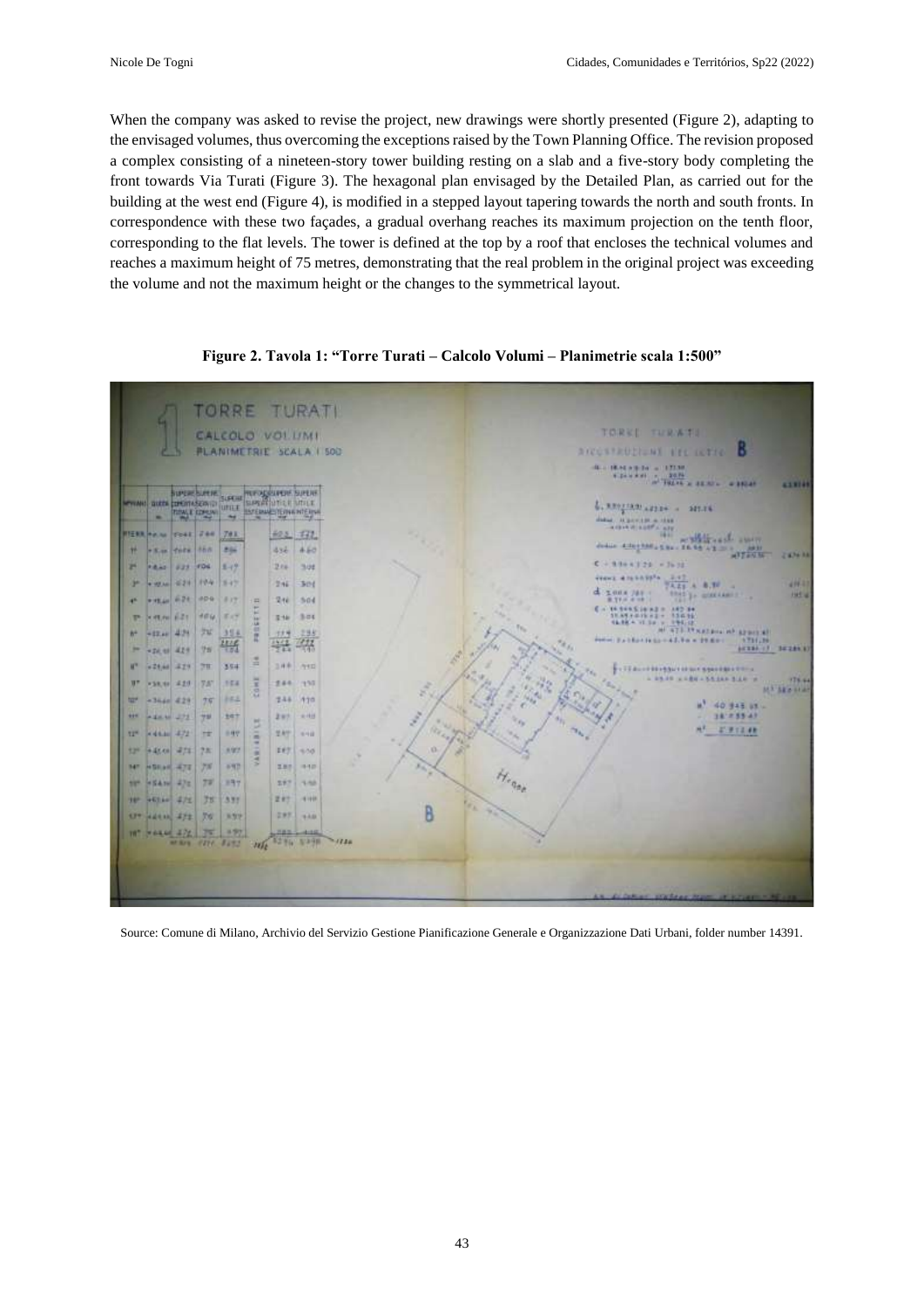# **Figure 3. Similar cut for the images of the complex in the pages of** *Casabella in 1969* **and** *Milano. Un secolo di architettura milanese dal Cordusio alla Bicocca in 2001*



Source: Bernasconi, 1969; Gramigna & Mazza, 2001.



**Figure 4. Layout of the two headers compared on the pages of Casabella**

Note: In grey, the building designed by Muzio as built according to the modified 1963 project in compliance with the plan and volume layout approved by the Building Commission (Figure 5). Source: Bernasconi, 1969.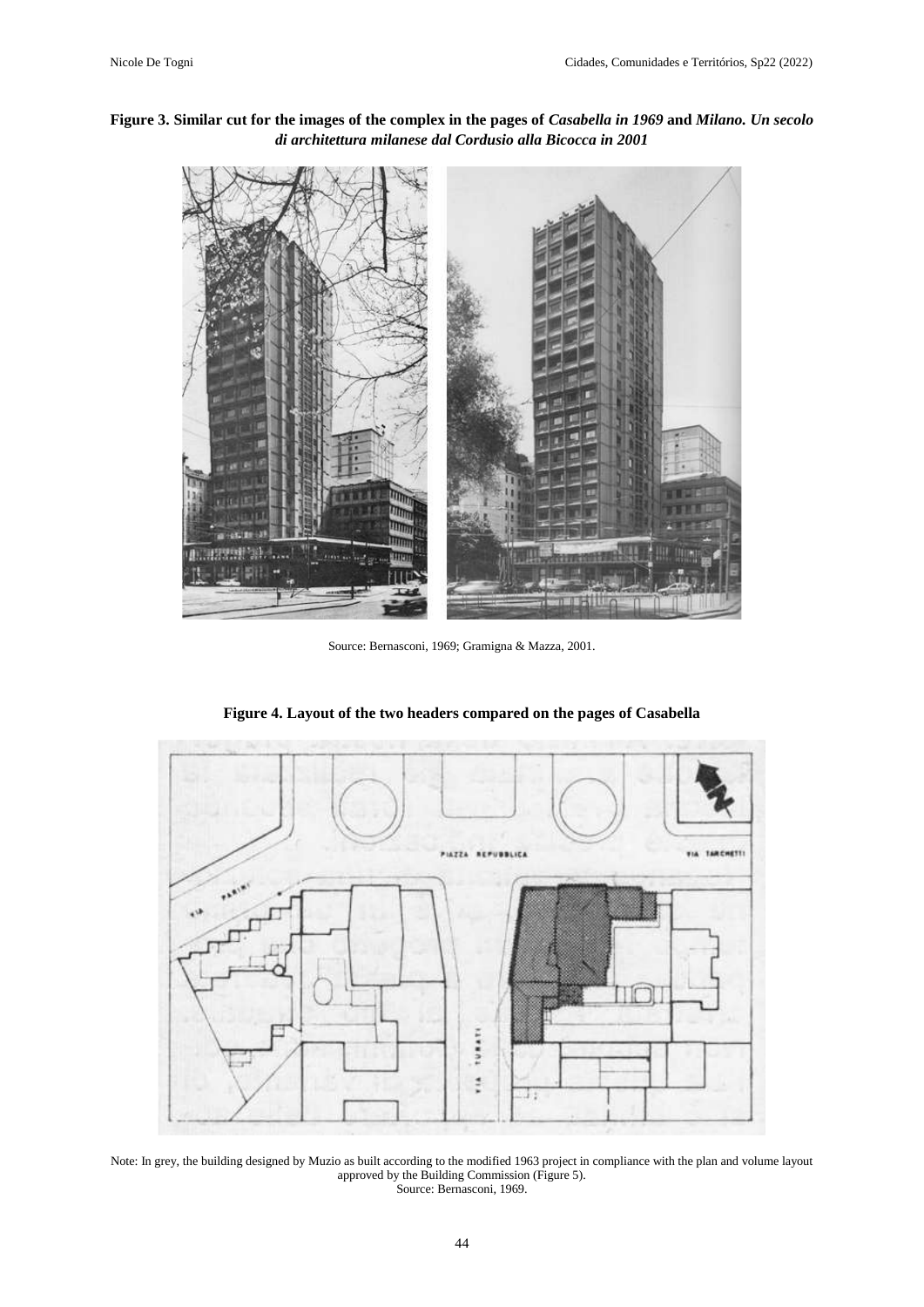The revised project, thus respecting the maximum volume but with significant changes to the plan and volumes of the Detailed Plan, obtained the favourable opinion of the Building Commission. A proposal for an agreement was drawn up, including a plan and volume scheme approved by the Building Commission (Figure 5), which was repeatedly discussed between the parties and made official in 1967. The negotiation, including multiple and even minute aspects of the architectural intervention and discussing typological and technical aspects questioning even the provisions of the Detailed Plans, was concluded just before the 1967 legislation restricted and normed the use of planning agreements as preliminary authorization for allotments plan in the absence of the expected dedicated planning instruments.

The agreement states that no rooms or living spaces are allowed above the building heights (article 3), that "the technical volumes must be included and architecturally resolved in one floor above the height of the last living floor" (article 2), and that "the unity and harmony of the architecture of the two towers facing Piazza della Repubblica is particularly required" (article 7). The agreement also provides for the developer to transfer to the Municipality a portion of approximately 50 square metres of its own land, which is located in the roadway (Figure 6). The transfer is free of charge as it is intended to cover the contributions to the Regulatory Plan partially, even before the free provision of land needed for primary urbanization works was regulated by the Law n.765/1967.



**Figure 5. Layout approved by the Building Commission and attached to the proposal for the agreement**

Source: Comune di Milano, Archivio del Servizio Gestione Pianificazione Generale e Organizzazione Dati Urbani, folder number 14391, act 146070/3761 P.R. 1961.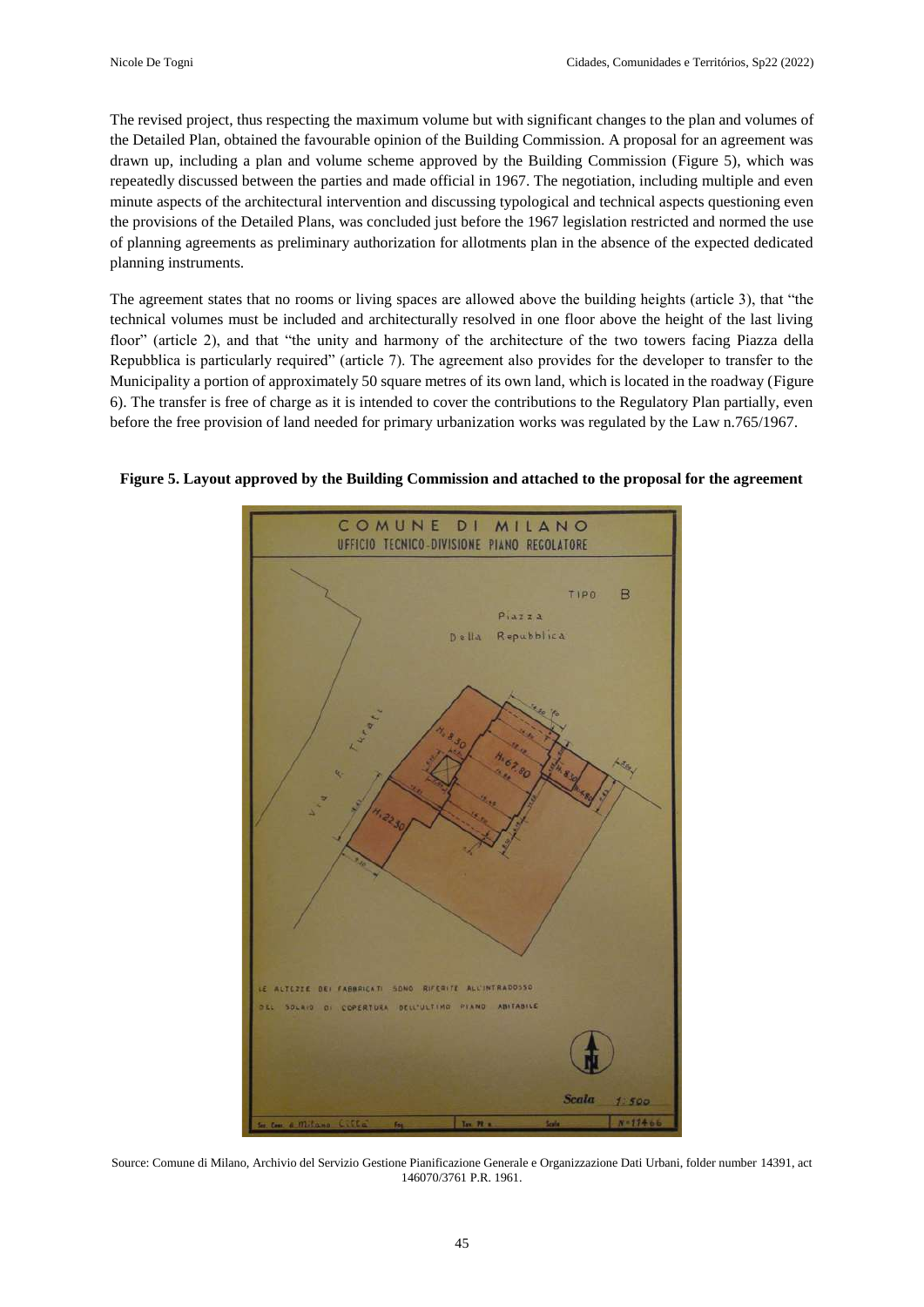$\overline{a}$ 



#### **Figure 6. Scheme approved by the Building Commission and attached to the proposal for the agreement**

Note: In yellow, the area to be transferred to the Municipality.

Source: Comune di Milano, Archivio del Servizio Gestione Pianificazione Generale e Organizzazione Dati Urbani, folder number 14391, act 146070/3761 P.R. 1961.

It is interesting to note that the publications (Bernasconi, 1969; Muratore et al., 1988; Gramigna & Mazza, 2001) devoted to the building make rather misleading references to the limits imposed by the Plan and the ensuing negotiations<sup>3</sup>, which nevertheless left ample room for derogation in the evolution of the project. On the pages of Casabella in 1969, Gian Antonio Bernasconi opened his column presenting the project critically, pointing out that the tower was born with an underlying flaw due to the poor quality of the Detailed Plan, and that the layout of the two symmetrical towers meant "referring to sad languages that have fortunately expired, and jeopardising the

<sup>&</sup>lt;sup>3</sup> Bernasconi, 1969, pp. 22-27, is a monographic article describing the construction. The reference to the limits set by the detailed plan is also present in Muratore et al., 1988, p. 165. Another file can be found in Gramigna & Mazza, 2001, p. 388, while Irace, 1994 (pp. 183-184) describes the design prodromes for the header of Via Turati by Giovanni Muzio himself. The translation of the following quotations is by the author.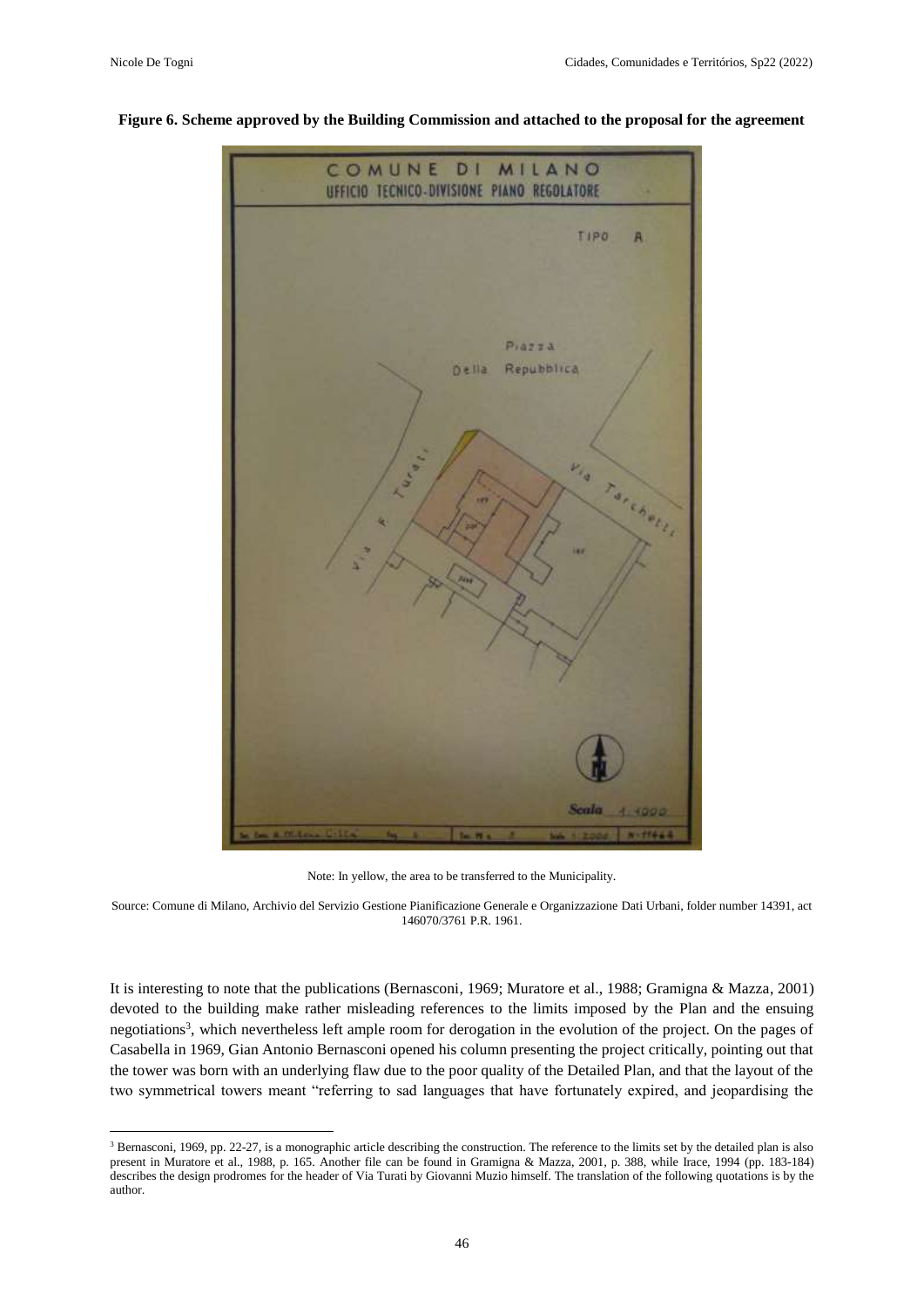specific outcome of the individual buildings". He goes on emphasising how the Muzio architects, "well aware of this danger (...) tried to force the building commission to adopt a more evolved solution; not succeeding, they segmented and fragmented as much as possible (...) the stereotomy within which they were forced to act". In the following descriptive notes (Muzio & Muzio, 1969), the architects reiterate how their first proposal, based on a square base set back from the street level, was not accepted by the Building Commission and how they were required to limit themselves to changes in volume following the plan. The same position is adopted in the file on the building published almost twenty years later in *Guida all'architettura moderna: Italia. Gli ultimi trent'anni*, which takes from Casabella not only the critical approach but also the iconographic apparatus. It mentions "the tricks and ploys adopted to overcome the limits of the Detailed Plan" and the square plan project "rejected by the municipality", without any mention of the fact that the volume was exceeded and that final approval was given to a project that was in any case an exception to the provisions of the Plan.

Evidently, the emphasis given to the comments on the volumetric approach in the administrative acts and articles is quite different: in the first case, it is clearly stated that the main problem of the presented proposal is not so much the variation with respect to the planned symmetry of the headers or any typological aspect, but the exceeding of the maximum volumetry allowed both on the area as a whole and on the single lot, while the report by the designers and the presentation of the building in Casabella, clearly taken up in the Guide, suggest that the potential of the original project has been inhibited by the scheme of the Detailed Plan and by the obstinacy in pursuing the rigid symmetrical approach.

The 'educated professionals' at the service of the private sector, which found in Milan in the 20<sup>th</sup> century a privileged field of expression, are not directly involved in many agreements, and in the cases where this happens, they do not seem to play a particularly significant role in the negotiation, remaining almost invisible compared to the professional potential. On the other hand, the notoriety of the designers can take on a certain relevance in communicating their design intentions, arriving at a rather free interpretation of the administrative process and its limitations, as happened on the pages of Casabella, and also influencing subsequent critical and historiographical positions and the public perception of the relationship between design, the urban environment and regulatory positions.

The agreement, and the preparatory documents collected in the Archives of the General Planning Management and Urban Data Organization Service, thus constitute a unique and overlooked source of information on the negotiation between public and private actors, of a bureaucratic-administrative nature but certainly not without consequences on architectural projects and urban settings. They allow us to observe administrative nuances and design strategies that have never been dealt with, even in cases such as the ones of iconic buildings that have been studied extensively; on the other hand, they show how in these cases the added value of the proposals of the most famous and established professionals of the time had no relevance from the bureaucratic and authorization point of view.

The case of Piazza della Repubblica tower discusses the formalization of linear planning processes, incorporating underexplored actors, forms, and practices of implementation in the historical analysis, defining them through a dynamic composition of different perspectives and suggesting a tension towards plural contexts in which the circulation from the micro- to the macro-analytical level is possible (Revel, 1996). It exemplifies how the documentation collected in the agreements folders can open up new perspectives of analysis of the planning processes – highlighted in their negotiated nature – and in relation to the design processes, offering the opportunity to acquire interesting and unpublished details also concerning well-known cases and buildings that have already been historicized, allowing for a series of close observations that can interfere with large established narratives.

# **Conclusions**

The reading of planning agreements as tools at the centre of a complex system of actors, customs of use, and disciplinary positions that well represent the daily making of the modern and contemporary city allows to discuss a consolidated interpretative framework, redefining its premises and underlining the limits of a reading of the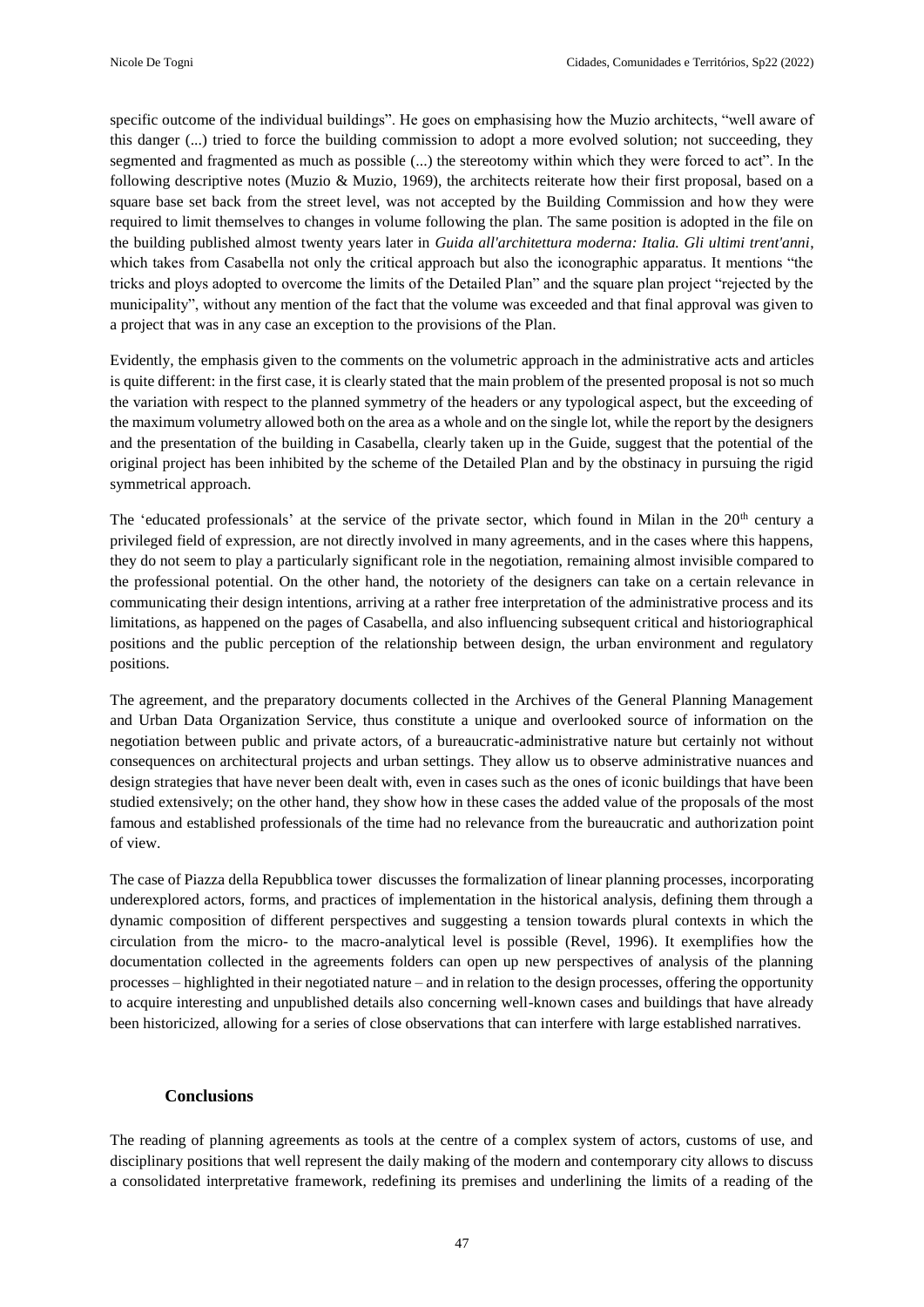agreements as mere instruments for the adulteration of planning policies. A first historiographical reflection suggests the overcoming of a history of the city centred on the realization of the plan forecasts and on accounts that show their fragility and instrumentality in a direct comparison with the documentary sources, opening to an exploration of the planning agreements as an opportunity for dialogue and confrontation between the actors involved in the material construction of the city. It can be placed in the perspective of an urban history based on a close observation of the forms of the urban landscape, where the protagonists actively interact with space, its construction, and its organization; it is part of an interpretation of the post-World War II city as urban setting that is born consistently from negotiation processes and not only from the direct implementation of purely prescriptive planning devices, while stressing that the very instruments of the plan demonstrate an ability to guide processes and define the possible limits of negotiations; it results from a micro-historical approach involving both the tools of analysis and the narrative strategies, exploring non-traditional sources shedding light on the processes and phenomena they incorporate, capturing recurring configurations in a documentary series linked to a specific context.

This reading is made more complex by the specific framework – characterized by a disciplinary moment in which the confidence in a new planning instrument that could frame the entire planning and implementation process was high – and the Milanese context, rich in expectations. These are the assumptions of a critical reading so strongly based on the notion of altered or failed Plan, promoted in fact by a professional world tied to a rather rigid and allencompassing idea of Plan, which would have needed a more complex implementation also through negotiation tools.

Therefore, a new reading of planning agreements as a source for architectural and planning research is proposed. They can be analyzed as catalysts of the relations between public and private law and powers, a moment of unprecedented interaction between traditional and emerging actors (clients, professionals, administration, building companies, real estate developers) leading to a complex understanding of the layering of regulations, administrative and bureaucratic organization, entrepreneurial strategies, design cultures and inhabitants' imageries.

#### **References**

Albini, F., Belgiojoso, L., Bottoni, P., Cerutti, E., Gardella, I., Mucchi, G., Palanti, G., Peressutti, E., Pucci, M. & Rogers E. N. (1946). *La descrizione del piano*. Costruzioni-Casabella, 194, 4–18.

Astengo, G. (1956). Presentazione. *Urbanistica, 18-19*, 3.

Balducci, A. (1984). La riarticolazione del rapporto pubblico/provato nella pianificazione territoriale. Alcune ipotesi a partire dallo studio delle convenzioni urbanistiche nell'area milanese. In B. Secchi (Ed). *Partiti, amministratori e tecnici nella costruzione della politica urbanistica in Italia* (pp.113–142). Franco Angeli.

Barbiano di Belgiojoso, L. (1955). Presentazione. *Urbanistica, 15-16*, 196–197.

Bernasconi, G. A. (1969). La torre Turati a Milano. *Casabella, 342*, 22–27.

Bianchetti, C. (1993). Percorsi della modernizzazione: Milano 1943-1948. *Rassegna, 54*, 34–41. Monographic issue La ricostruzione in Europa nel secondo dopoguerra.

Boatti, A. (1986). Il piano regolatore del 1953 e la sua attuazione: dall'utopia del Piano AR agli anni della speculazione. In G. Campos Venuti (Ed), *Un secolo di urbanistica a Milano* (pp. 43–89). Clup.

Bottoni, P. (1955). I concetti fondamentali del nuovo Piano regolatore. *Urbanistica, 15-16*, 197–201.

Bottoni, P. (1956). Il nuovo piano regolatore: idee informatrici e aspetti principali. *Urbanistica, 20*, 149–152.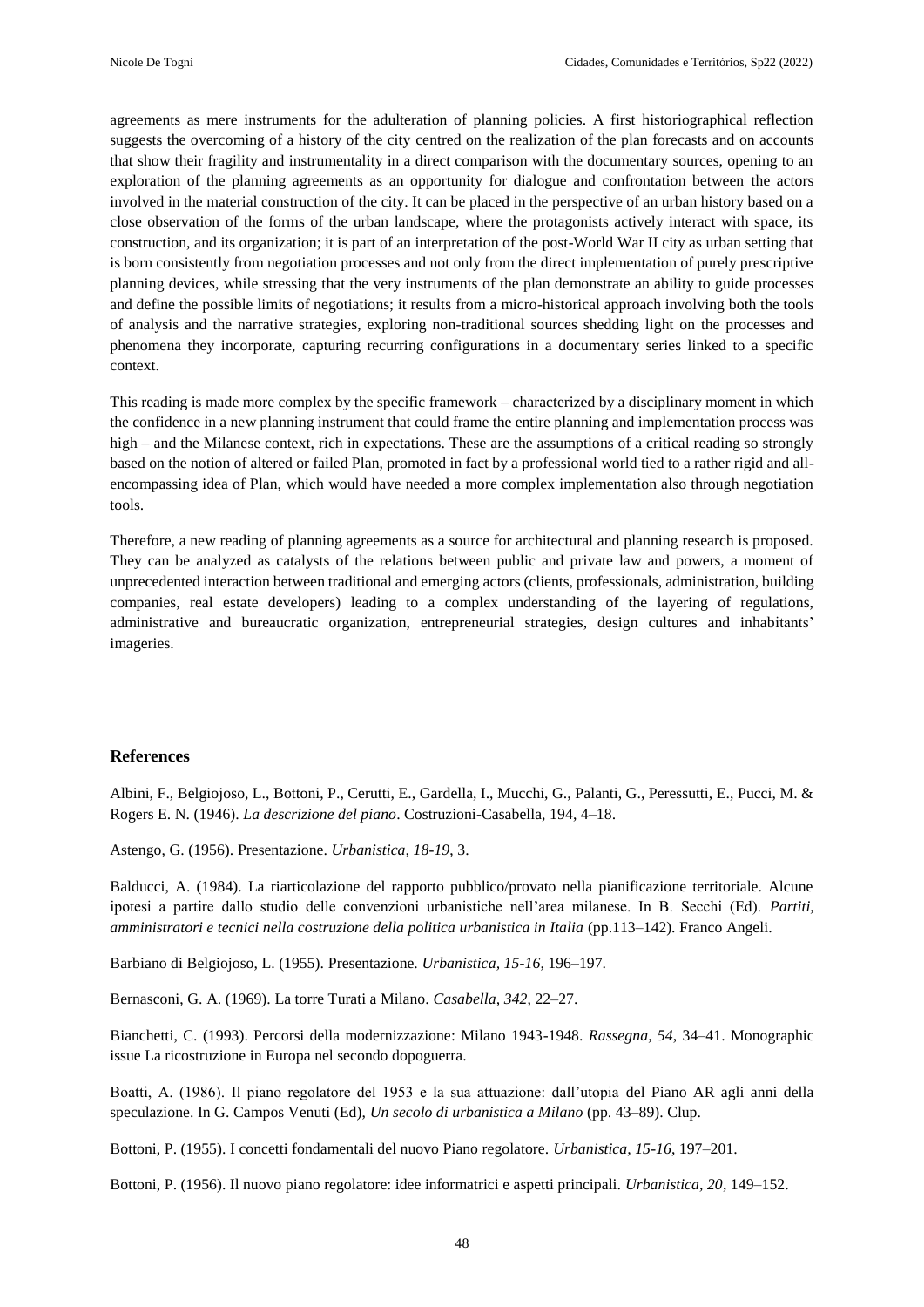Campos Venuti, G. (1986a). Lo sviluppo di Milano dall'Unità d'Italia al secondo dopoguerra. In G. Campos Venuti (Ed), *Un secolo di urbanistica a Milano* (pp. 9–41). Clup.

Campos Venuti, G. (Ed). (1986b). *Un secolo di urbanistica a Milano*. Clup

Campos Venuti, G., & Oliva, F. (Eds). (1993). *Cinquant'anni di urbanistica in Italia. 1942-1992*. Laterza.

Canevari, A. (1986). Il boom degli anni '60 e gli strumenti del "rito ambrosiano". In G. Campos Venuti (Ed), *Un secolo di urbanistica a Milano* (pp. 91–126). Clup.

Caramellino, G. & De Pieri F. (2015). Domestic Italy after WWII: collecting stories from middle-class houses. Candide. *Journal of Architectural Knowledge, 9*, 45–72.

Caramellino, G. & De Togni, N. (2022), Neglected narratives of post-war Italian cities: actors and rationalities in the shaping of the ordinary residential landscape. In M. Welch Guerra, A. Arbakan, M. Castrillo Romón & M. Pekár (Eds), *European Planning History in the 20th Century*. Routledge (forthcoming).

Caramellino, G. & Sotgia, A. (Eds). (2014). Tra pubblico e privato: case per dipendenti a Torino e Roma nella seconda metà del Novecento. *Città e Storia, IX*, 2, monographic issue.

Centofanti, N., Centofanti, P. & Favagrossa, M. (2012). *Le convenzioni urbanistiche ed edilizie*. Giuffré.

D'Elia, I. (1968). *Appunti per uno studio sulle convenzioni urbanistiche: caratteri e natura giuridica*. Jonica Editrice.

De Togni, N. (2014). Le convenzioni urbanistiche tra pianificazione e progettazione: Milano nel secondo dopoguerra. In *L'urbanistica italiana nel mondo* (pp.801–804). Planum Publisher.

De Togni, N. (2015). *Negoziando la città. Le convenzioni urbanistiche nel centro storico di Milano, tra contrattazione e programmazione*, PhD dissertation, Politecnico di Torino.

De Togni, N. (2017). Le convezioni urbanistiche prima della Legge Ponte 765 del 1967: contrattazione tra attori pubblici e privati ed attuazione delle previsioni di Piano. In *Urbanistica e/è azione pubblica. La responsabilità della proposta* (pp.706–709). Planum Publisher.

Di Biagi, P. (2001). *La grande ricostruzione: il piano Ina-Casa e l'Italia degli anni Cinquanta*. Allemandi.

Edallo, A. (1955). Il nuovo Piano regolatore e le sue prime realizzazioni. *Urbanistica, 15-16*, 201–204.

Edallo, A. (1956). Formazione ed attuazione del nuovo P.R.G. *Urbanistica, 18-19*, 40–76.

Erba, V. (1978). L'uso della convenzione urbanistica fino al 1976. In R. Airoldi, P.L. Cervellati, V. Erba, M. Monoli, D. Pandakovic, *Convenzioni e centri storici. Il quadro giuridico e le possibilità attuative* (pp.15–26). Clup.

Foot, J. (2001). *Milan since the Miracle. City, Culture, and Identity*. Berg.

Gaeta, L. (2007). Urbanistica contrattuale. Prassi e legittimità nelle scelte di piano. In M. Bolocan Goldstein & B. Bonfantini (Eds), *Milano incompiuta. Interpretazioni urbanistiche del mutamento* (pp.113–128). Franco Angeli.

Gramigna, G. & Mazza, S. (2001). *Milano. Un secolo di architettura milanese dal Cordusio alla Bicocca*. Hoepli.

Graziosi, S. & Viganò. A. (1970). *Milano vendesi. Vent'anni di malgoverno urbanistico della città*. Special issue of Relazioni Sociali.

Infussi, F. (Ed). (2011) *Dal recinto al territorio. Milano, esplorazioni nella città pubblica*. Bruno Mondadori.

Irace, F. (1994). *Giovanni Muzio 1893-1982, opere*. Electa.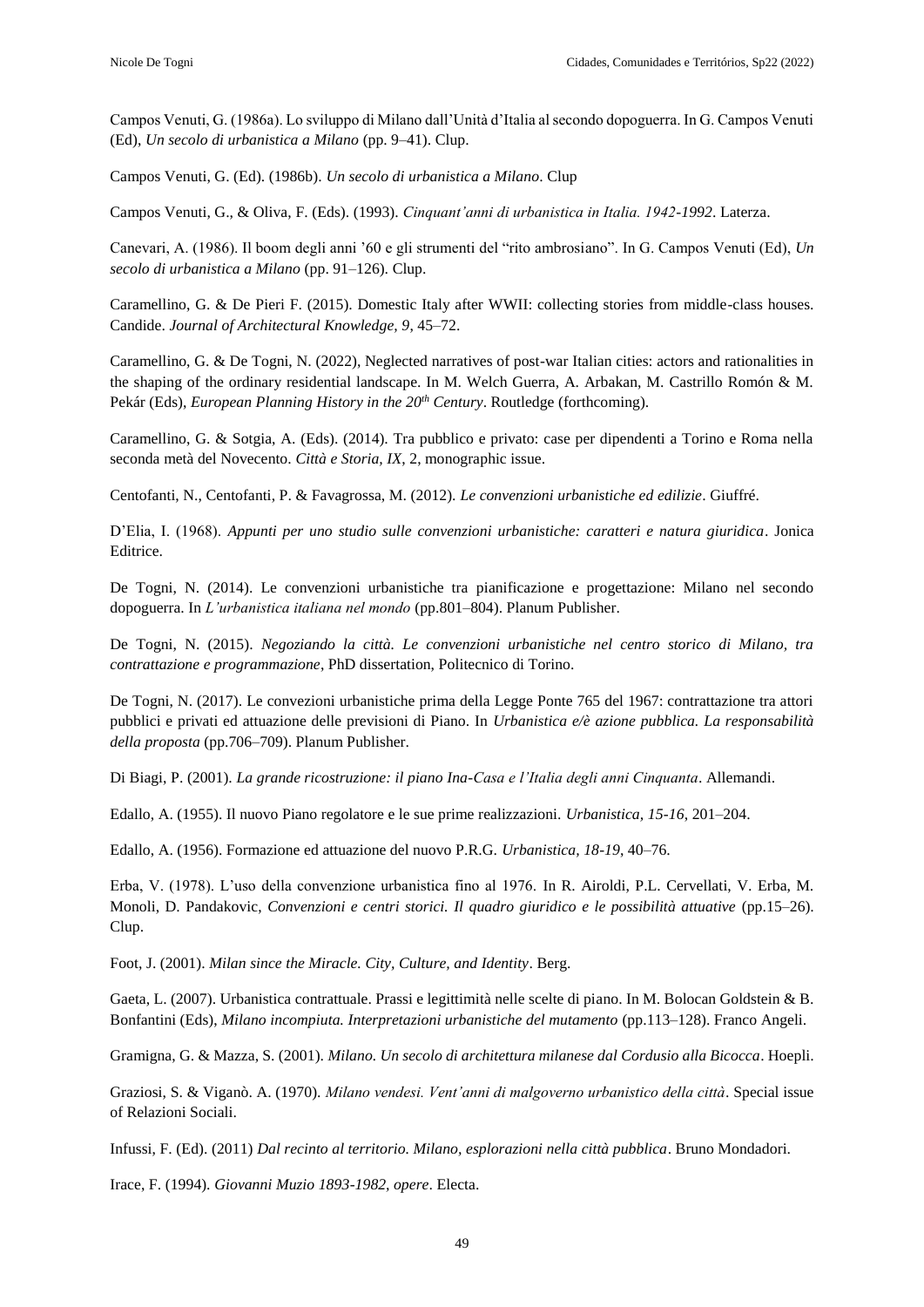Irace, F. (1996). *Milano Moderna. Architettura e città nell'epoca della ricostruzione*. Motta Editore.

Irace, F. (2008). *Una casa per tutti: abitare la città globale*. Bruno Mondadori.

Lanzani, A. (1996). *Immagini del territorio e idee di piano, 1943-1963: dagli approcci generalizzanti all'interpretazione dei contesti locali*. Franco Angeli.

Lombardini, S., Raggio, O. & Torre, A. (1986). Premessa. *Quaderni Storici, 63*, 681–685.

Marocco, A.M. & Picco, G. (1978). Convenzioni urbanistiche nell'esperienza notarile e disciplina della edilizia. In M. Costantino (Ed), *Convenzioni urbanistiche e tutela nei rapporti tra privati* (pp.91–124). Giuffrè.

Mazzarelli, V. (1975). Le convenzioni urbanistiche (i primi cinquant'anni). *Rivista trimestrale di Diritto Pubblico, 3*, 1165–1256.

Mazzarelli, V. (1976), Le convenzioni urbanistiche (dal 1915 al 1942). *Rivista trimestrale di Diritto Pubblico, 3*, 950–1061.

Mazzarelli, V. (1979). *Le convenzioni urbanistiche*. Il Mulino.

Mioni, A., Negri, A. & Zaninelli, S. (1994). *Il sogno del moderno: architettura e produzione a Milano tra le due guerre*. Edifir.

Morandi, C. (2005). *Milano. La grande trasformazione urbana*. Marsilio. English edition 82007 Milan: the great urban transformation. Marsilio.

Muratore, G., Capuano, A., Garofalo, F. & Pellegrini, E. (1988). *Guida all'architettura moderna: Italia. Gli ultimi trent'anni*. Zanichelli.

Muzio, G. & Muzio, L. (1969). Note descrittive. In G.A. Bernasconi., *La torre Turati a Milano*. Casabella, 342, 24.

Oliva, F. (2002). *L'urbanistica di Milano. Quel che resta dei piani urbanistici nella crescita e nella trasformazione della città. Con sei itinerari*. Hoepli.

Patetta, L. (1973). Alcune opere recenti del professionismo milanese. *Controspazio, 1*, 67-98.

Petrillo, G. (1992). *La capitale del miracolo. Sviluppo lavoro potere a Milano 1953-1962*. Franco Angeli.

Piccinato, L. (1956). Guardare Milano. *Urbanistica, 18-19*, 5–8.

Piccinato, G. (2010). A Brief History of Italian Town Planning after 1945. *The Town planning review, 3*, 237–259.

Portoghesi, P. & Vercelloni, V. (1969). L'occhio vuole la sua parte: l'edilizia milanese fra la quantità e la qualità. *Controspazio, 2-3*, 6–21.

Revel, J. (1989), L'histoire au ras du sol. In G. Levi, *Le pouvoir au village*, Gallimard. VI-IX.

Revel J. (Ed). (1996). *Jeux d'échelles. La microanalyse à l'experience*, Gallimard.

Rogers, E.N. (1946). Casa reale e casa ideale. *Domus, 209*, 2.

Tintori, S. (1958). Alcuni problemi di linguaggio nella recente edilizia milanese. *Casabella Continuità, 222*, 34– 42.

Tortoreto, E. (1977). La mancata "difesa di Milano" dal 1945 al 1950: considerazioni sulle linee politiche della ricostruzione edilizia. *Storia urbana, 1*, 97–133.